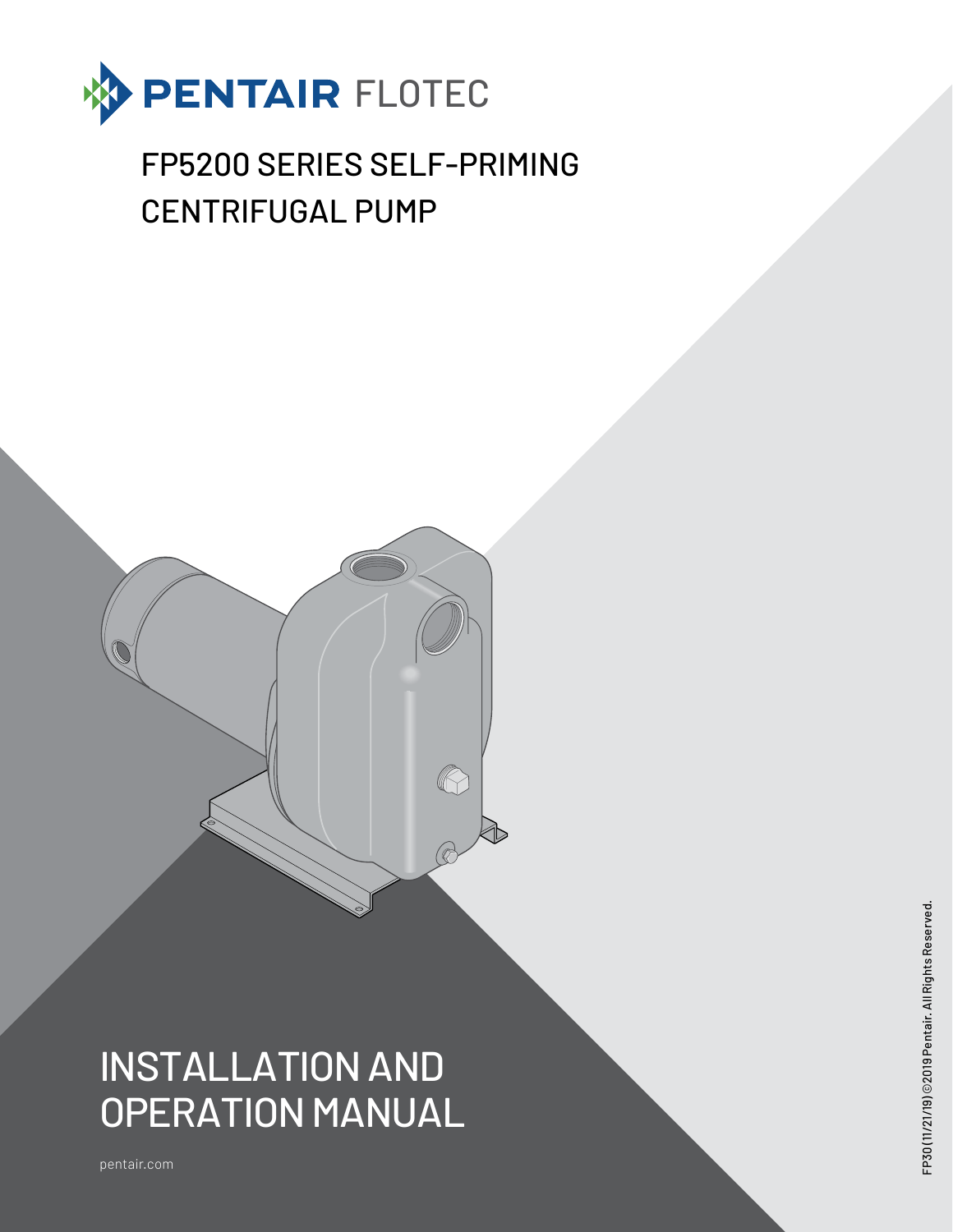# **TABLE OF CONTENTS:**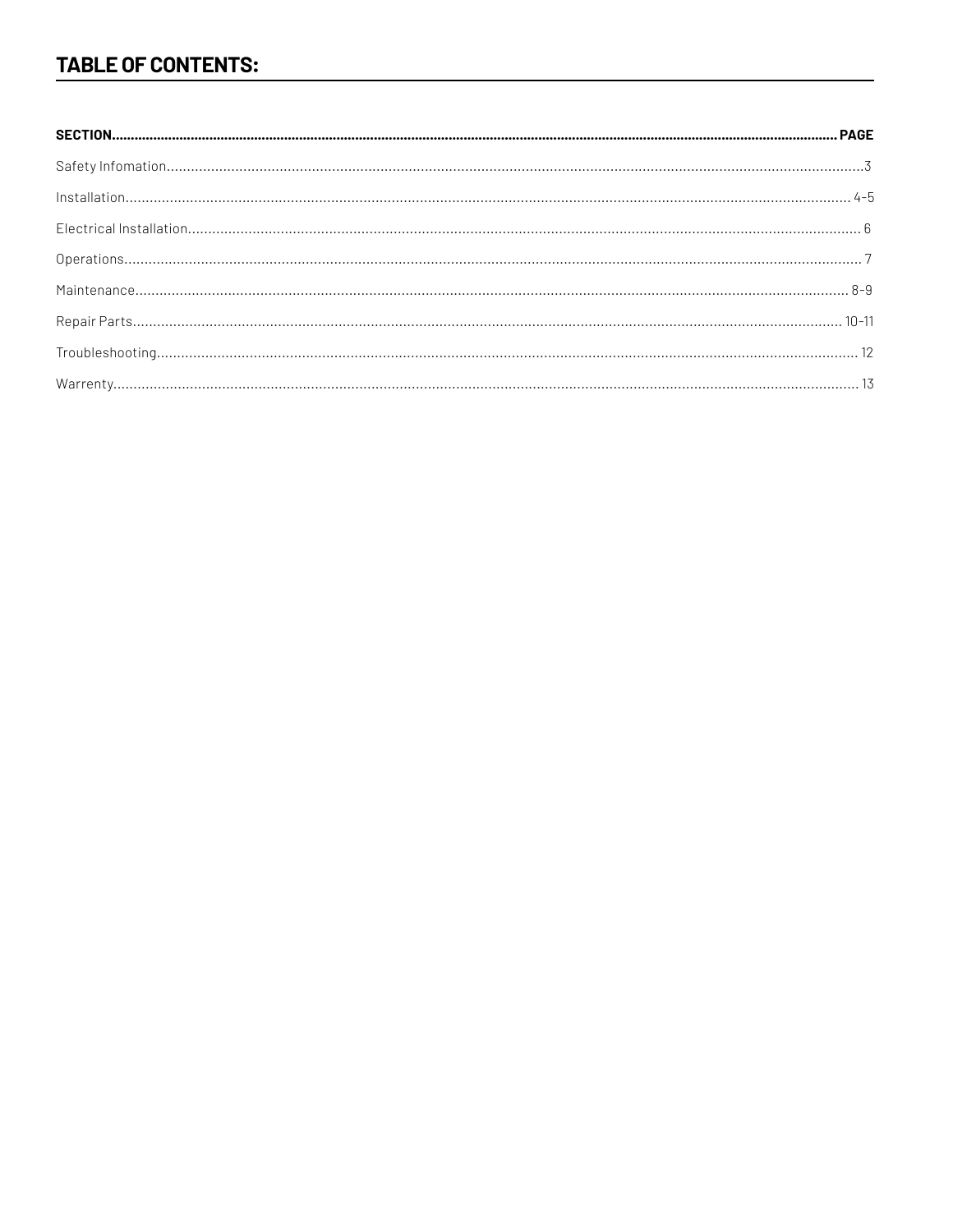# **SAFETY INFORMATION**

Carefully read and follow all safety instructions in this manual or on pump.Keep safety labels in good condition. Replace missing or damaged safety labels.

 $\mathbf A$  This is the safety alert symbol. When you see this symbol on your pump or in this manual, look for one of the following signal words and be alert to the potential for personal injury. A DANGER warns about hazards that will cause serious personal injury, death or major property damage if ignored.

**A WARNING** warns about hazards that can cause serious personal injury, death or major property damage if ignored. **NOTICE** indicates special instructions which are important but not related to hazards.

# **CALIFORNIA PROPOSITION 65 WARNING**

**A** WARNING This product and related accessories contain chemicals known to the State of California to cause cancer, birth defects or other reproductive harm.

# **ELECTRICAL SAFETY**

Wire motor for correct voltage. See "Electrical" section of this manual and motor nameplate.

 $\bigtriangleup$  Ground motor before connecting to power supply.

 $\blacktriangle$  Meet National Electrical Code, Canadian Electrical Code, and local codes for all wiring.

 $\bigwedge$  Follow wiring instructions in this manual when connecting motor to power lines.

# **A WARNING**

Hazardous voltage. Can shock, burn, or cause death.

Ground pump before connecting to power supply.

# **GENERAL SAFETY**

# **A WARNING**



Hazardous pressure! Install pressure relief valve in discharge pipe. Release all pressure on system before working on any component.

**A** WARNING Do not touch an operating motor. Modern motors can operate at high temperatures. To avoid burns when servicing pump, allow it to cool for 20 minutes after shut-down before handling.

- Pump is designed as a lawn sprinkler only. To avoid heat buildup, over-pressure hazard, and possible injury, do not use in a pressure tank (domestic water) system. Do not use as a booster pump; pressurized suction may cause pump body to explode.
- Do not allow pump or piping system to freeze. Freezing can damage pump and pipe, may lead to injury from equipment failure, and will void warranty.
- Pump only water with this unit.
- Periodically inspect pump and system components.
- Wear safety glasses at all times when working on pumps.
- Keep work area clean, uncluttered and properly lighted; properly store all unused tools and equipment.
- Keep visitors at a safe distance from the work areas.
- Make workshops childproof; use padlocks and master switches; remove starter keys.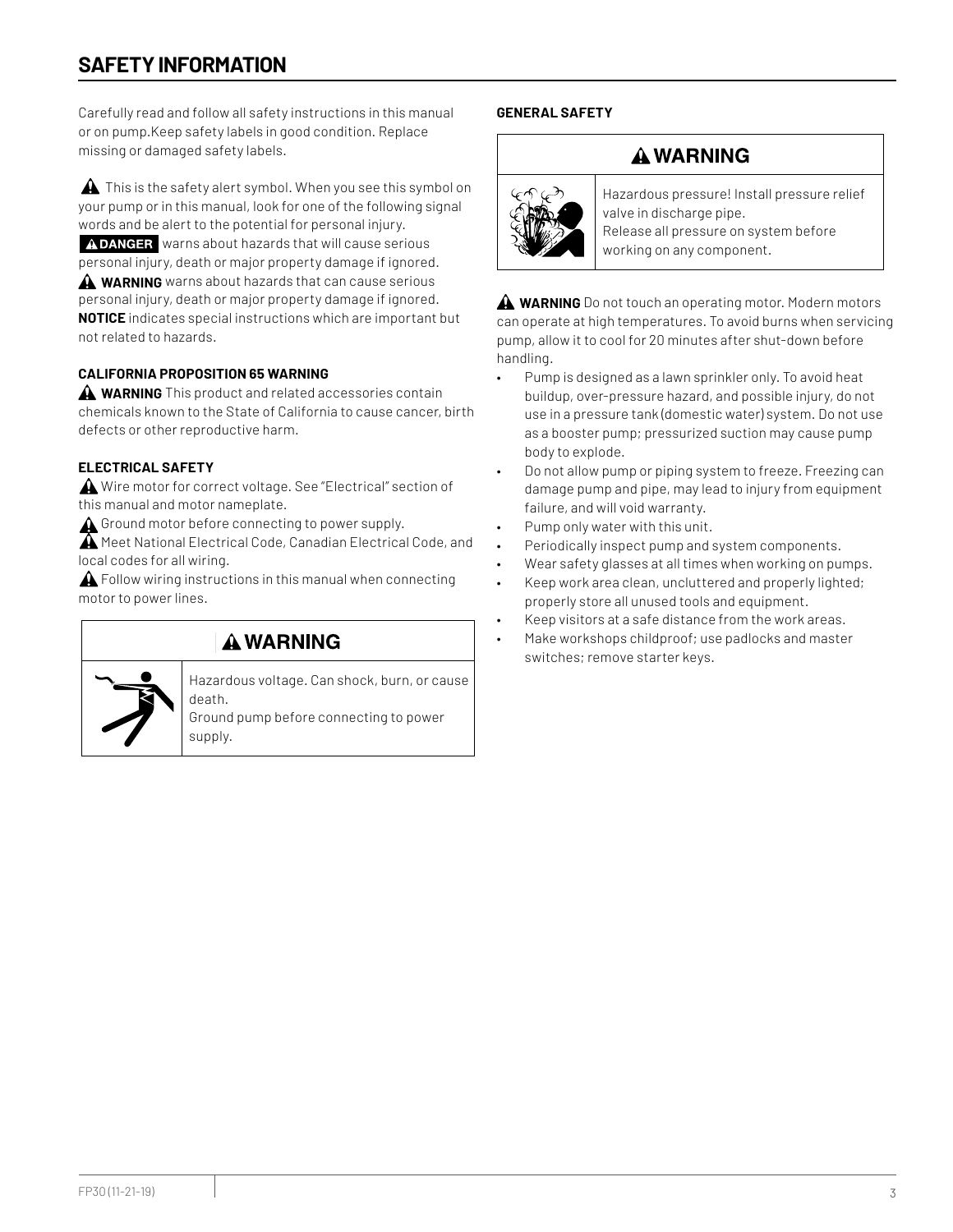# **PRIOR TO PUMP INSTALLATION**

- The well must not be more than 20 foot depth to water.
- Long runs and many fittings increase friction and reduce flow. Locate pump as close to the well as possible, using use as few elbows and fittings as possible.
- Ensure the well is clear of sand. Sand will clog the pump and void the warranty.
- Protect pump and all piping from freezing. Freezing will split pipe, damage pump and void the warranty. Check local frost protection requirement. Usually piping must be 12" below frost line and the pump must be insulated.
- Be sure all pipes and the foot valve are clean and in good shape.
- Ensure there are no air pockets or leaks in suction pipe. Use PTEE pipe thread sealant tape to seal pipe joints.
- Unions installed near the well and pump aid in servicing. Make sure to leave room for use of wrenches.

**A** WARNING Pump body may explode if used as a booster pump. DO NOT use in a booster application.

# **WELL PIPE INSTALLATION**

Use the installation method below that matches your well type.

### **CASED WELL INSTALLATION**

- 1. Inspect foot valve to be sure it works freely. Inspect strainer to be sure it is clean.
- 2. Connect foot valve and strainer to the first length of suction pipe and lower pipe into well. Add sections of pipe as needed, using PTFE pipe thread sealant tape on male threads. Be sure that all suction pipe is leakproof or pump will lose prime and fail to pump.
- 3. Install foot valve 10 to 20 feet below the lowest level to which water will drop while pump is operating (pumping water level). Your well driller can furnish this information.
	- To prevent sand and sediment from entering the pumping system, the foot valve/strainer should be at least 5 feet above the bottom of the well.
- 4. When the proper depth is reached, install a sanitary well seal over the pipe and in the well casing. Tighten the bolts to seal the casing.
- 5. When using a foot valve, a priming tee and plug are recommended (Figure 1).

# **DUG WELL INSTALLATION**

Follow the same instructions as outlined in Cased Well **Installation** 

# **DRIVEN WELL POINT INSTALLATION**

- 1. Connect the suction pipe to the drive point (Figure 2). Keep horizontal pipe run as short as possible. Use PTFE pipe thread sealant tape on male pipe threads. Multiple well points may be necessary to provide sufficient water to pump.
- Install a check valve in horizontal pipe. Ensure the check valve's flow arrow point toward the pump.

### **HORIZONTAL PIPING FROM WELL TO PUMP INSTALLATION**

- 1. Never install a suction pipe that is smaller than the suction port of the pump.
- 2. To aid priming with well point installations, install a check valve as shown in Figure 2.Ensure the check valve's flow arrow point toward the pump.



Figure 1 - Cased/Dug Well Installation



Figure 2 – Driven Point Installation

# **DISCHARGE PIPE SIZES**

- 1. If increasing discharge pipe size, install reducer in pump discharge port. Do not increase pipe size by stages.
- 2. When the pump is set away from the points of water use, the discharge pipe size should be increased to reduce pressure losses caused by friction.
	- Up to 100' run: Same size as pump discharge port.
	- Up to 100' run: Same size as pump discharge port.
	- 100' to 300' run: Increase one pipe size.
	- 300' to 600' run: Increase two pipe sizes.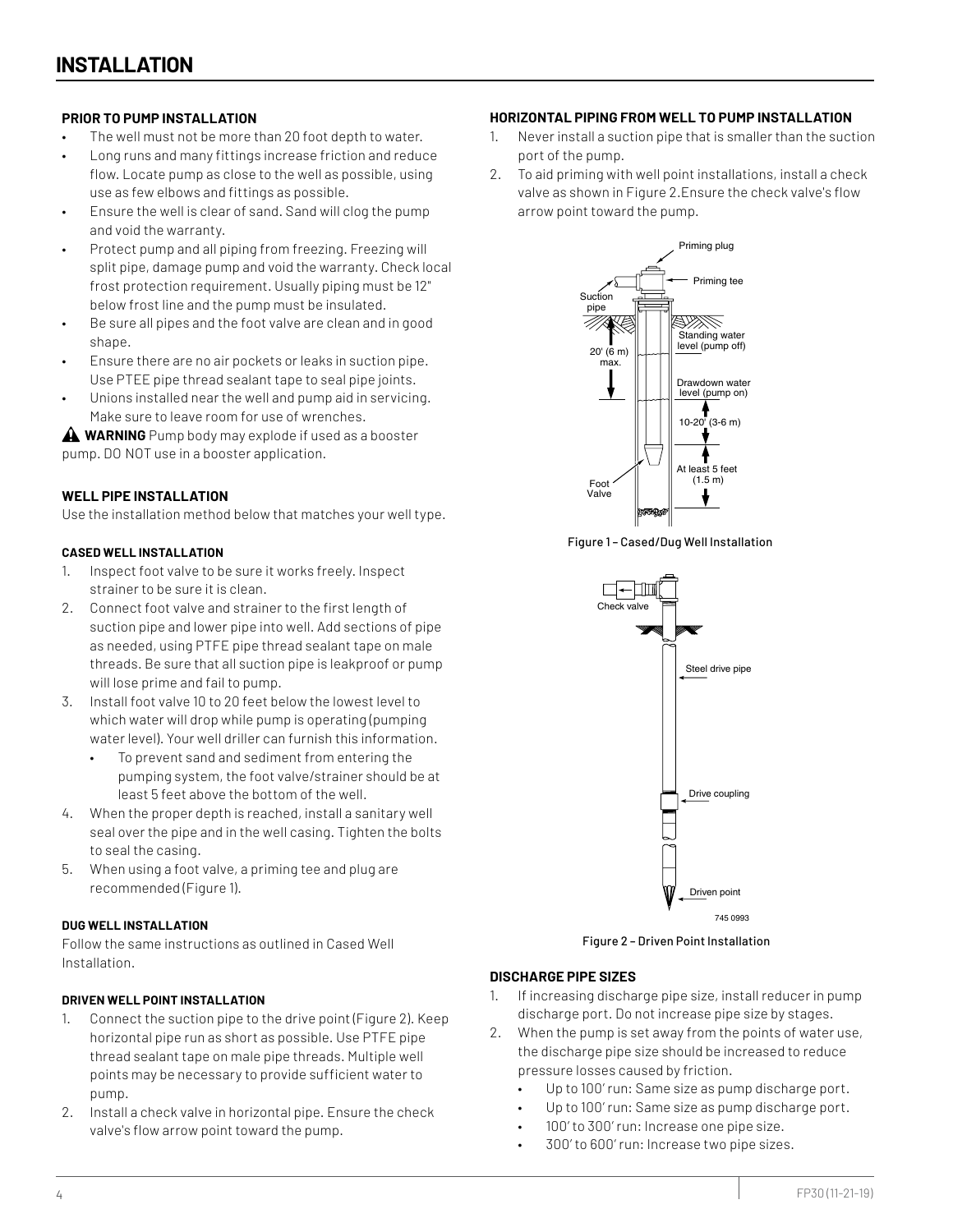# **INSTALLATION**

.

## **LAWN SPRINKLING APPLICATION**

This pump is designed for a pond, cistern or well points. Pump discharge can be divided to supply two (2) or more sprinkler systems. A suggested multiple discharge to service is shown in Figure 3.



Figure 3 – Multiple Discharge

### **PUMP/PIPING INSTALLATION**

Use only PTFE pipe thread sealant tape for making all threaded connections to the pump itself. Do not use pipe joint compounds on plastic pumps: they can react with the plastic in the pump components.

Make sure that all pipe joints in the suction pipe are air tight as well as water tight. If the suction pipe can suck air, the pump will not be able to pull water from the well.

- 1. Bolt pump to solid, level foundation.
- 2. Support all piping connected to the pump.
	- Install pump as close to well head as possible. Long piping runs and many fittings create friction and reduce flow.
- 3. Wrap 1-1/2 to 2 layers of PTFE pipe thread sealant tape clockwise (as you face end of pipe) on all male threads being attached to pump.



Figure 4 - Bolt Pump Down



### Figure 5 – Independently Support All Piping Attached to Pump

- 4. Tighten joints hand tight plus 1-1/2 turns. Do not overtighten.
- 5. If long, horizontal pipe runs have to be used, install a priming tee between the check valve and the well head (Figure 1). Use schedule 80 or iron pipe.



1102 0697



748 0993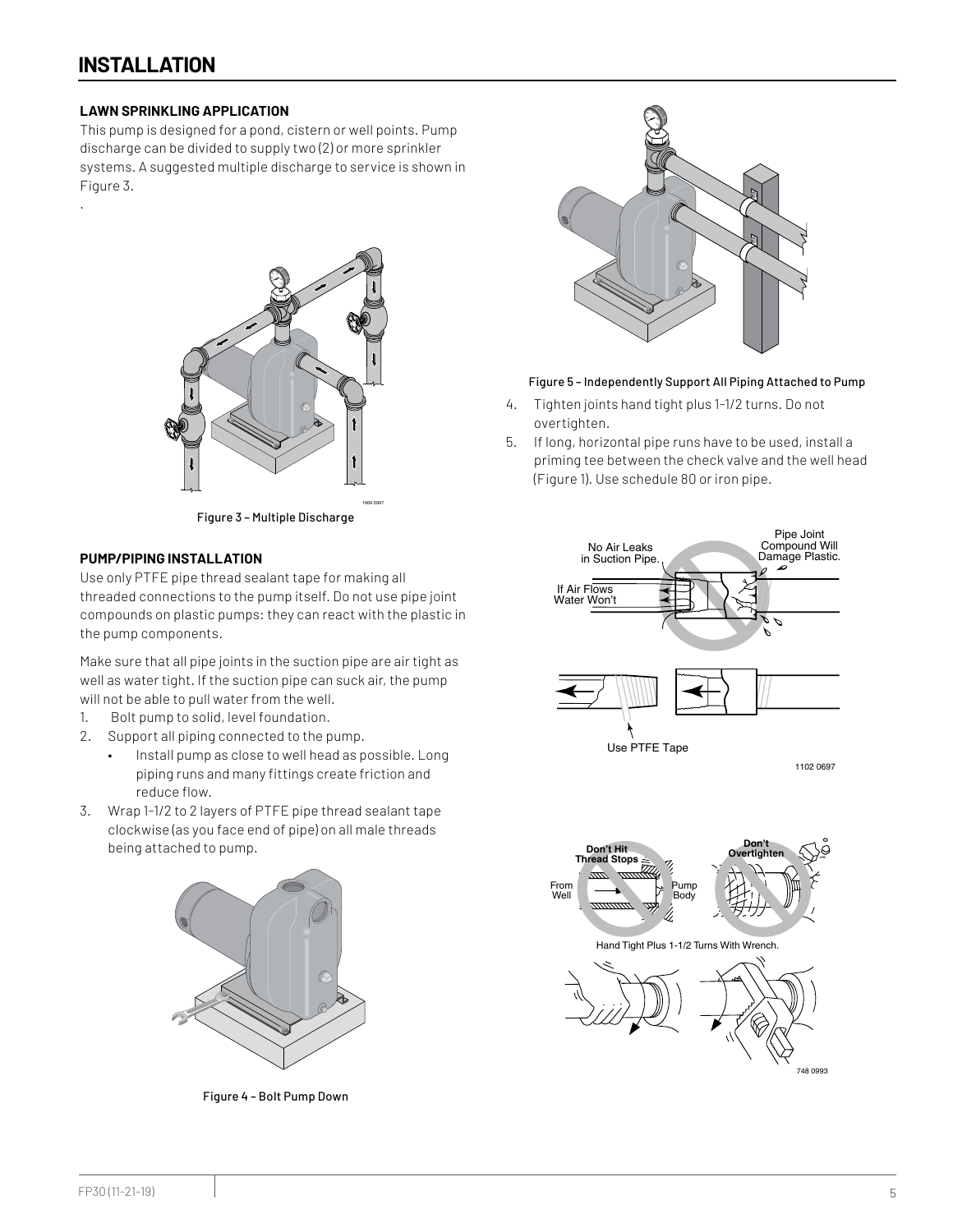# **WIRING**

Install, ground, wire and maintain this pump in accordance with electrical code requirements. Consult your local building inspector for information about codes. Read and follow all warnings below.

**WARNING** Hazardous voltage. Can shock, burn, or cause death. Disconnect power to motor before working on pump or motor. Ground motor before connecting to power supply.  $\triangle$  To avoid dangerous or fatal electrical shock, turn OFF power to motor before working on electrical connections.  $\triangle$  Supply voltage must be within  $\pm 10\%$  of nameplate voltage. Incorrect voltage can cause fire or damage motor and voids warranty. If in doubt consult a licensed electrician. **A** Use wire size specified in this manual's Wiring Chart. Wire motor according to diagram on motor nameplate. If nameplate diagram differs from this manual's diagrams, follow nameplate diagram.

- 1. Provide a correctly fused disconnect switch for protection while working on motor. Consult local or national electrical codes for switch requirements\*.
- 2. Disconnect power before servicing motor or pump. If the disconnect switch is out of sight of pump, lock it open and tag it to prevent unexpected power application.
- 3. Ground the pump permanently using a wire of the same size as specified in this manual's Wiring Chart. Make ground connection to green grounding terminal under motor canopy marked GRD. or  $\leftarrow$ .
- 4. Connect ground wire to a grounded lead in the service panel or to a metal underground water pipe or well casing at least 10 feet long. Do not connect to plastic pipe or insulated fittings.

 $\triangle$  Do not ground to a gas supply line

- 5. Protect current carrying and grounding conductors from cuts, grease, heat, oil, and chemicals.
- 6. Motor has automatic internal thermal overload protection. If motor has stopped for unknown reasons, thermal overload may restart it unexpectedly, which could cause injury or property damage. Disconnect power before servicing motor.



### Figure 9 : Voltage set to 230 volt current. Rotary selector

- 7. If this procedure or the wiring diagram are confusing, consult a licensed electrician
	- Refer to Figure 9 for wiring configuration.
	- Connect current-carrying conductors to terminals L1 and L2. When replacing the motor, check wiring diagram on the motor nameplate. For 3-phase motors or motor's whose wiring diagram does not match Figure 9, follow the diagram on the motor.

# **115 VOLT USAGE CONFIGURATION**

115/230 volt, single phase models are configured at the factory for 230 volt usage.

If power supply will be 115 volts:

- 1. Ensure power is off.
- 2. Remove motor cover.
- 3. Using a screwdriver or 1/2" wrench, turn the voltage selector dial counter-clockwise to the 115 volt setting.
- 4. Replace motor cover.

# **WIRING CHART RECOMMENDED WIRE AND FUSE SIZES**

|                   |           |           |              |    |                     | DISTANCE IN FEET (METERS) FROM MOTOR TO SUPPLY |                                 |             |              |
|-------------------|-----------|-----------|--------------|----|---------------------|------------------------------------------------|---------------------------------|-------------|--------------|
|                   |           | Max. Load |              |    | Branch Fuse*        | $0' - 50'$                                     | $51' - 100'$                    | 101' - 200' | $201 - 300'$ |
| <b>Pump Model</b> | <b>HP</b> | Amps      | Phase, Volts | Hz | <b>Rating* Amps</b> |                                                | AWG WIRE SIZE - 115V/230V (mm2) |             |              |
| FP5242            | 1-1/2     | 19.2/9.6  | 1ph, 115/230 | 60 | 25/15               | 10/14(5.5/2)                                   | 10/14(5.5/2)                    | 8/14(8.4/2) | 6/12(9/3)    |
| FP5252            |           | 12        | 1ph, 115/230 | 60 | 15                  | 14(2)                                          | 14(2)                           | 14(2)       | 12(3)        |

(\*) Dual element or Fusetron time delay fuses recommended for all motor circuits.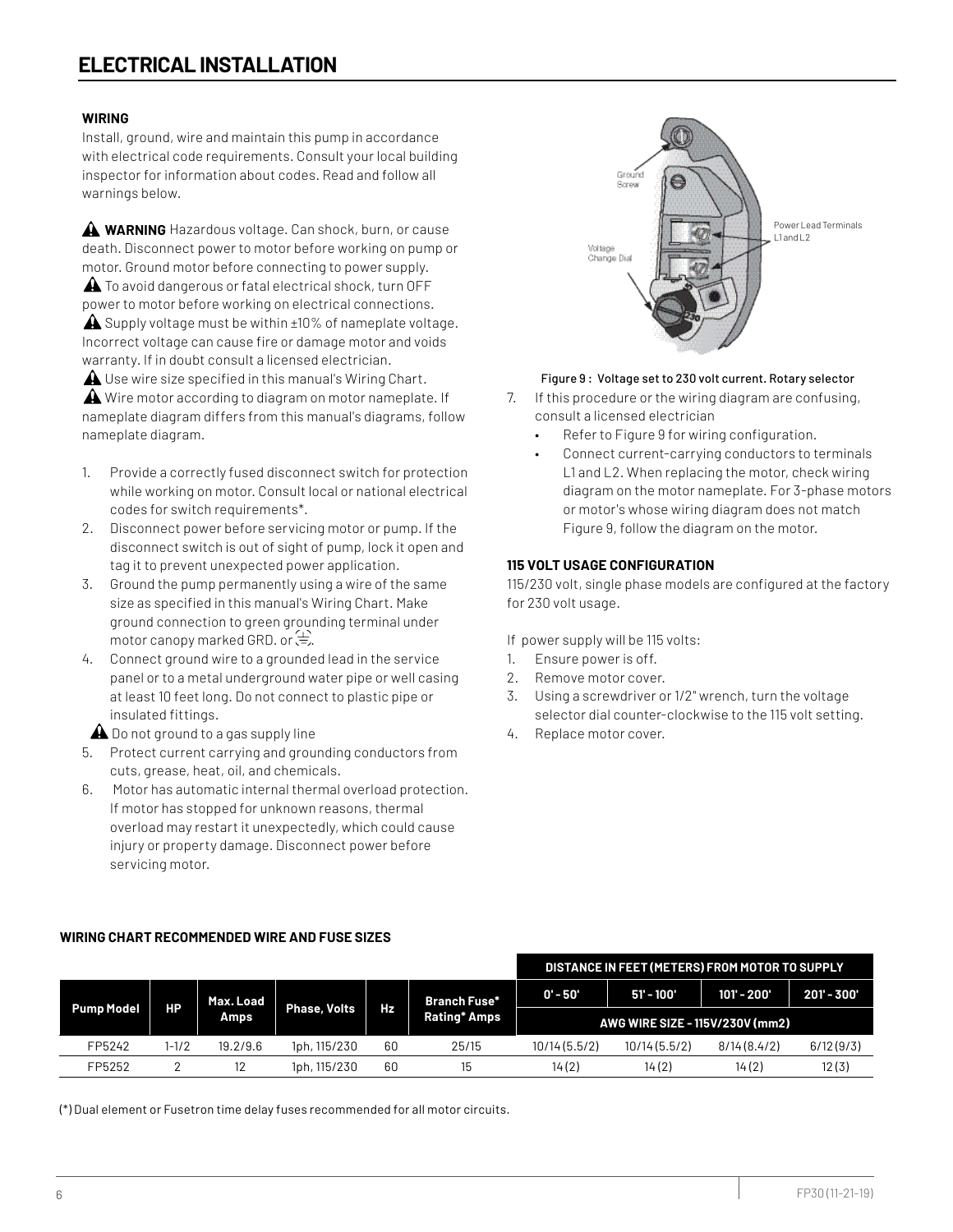# **PRIMING THE PUMP**

Priming refers to the pump expelling all air in the system and beginning to move water from its source out into the system. It does not refer only to pouring water into the pump (although pouring water in is usually the first step).

- 1. Make sure suction and discharge valves and any hoses on discharge side of pump are open.
- 2. Remove priming plug. Fill pump and suction pipe with water (Figure 10). **NEVER** run pump dry. Running pump without water in it will damage seals and can melt impeller and diffuser. Be sure discharge (valve, pistol grip hose nozzle, etc.) is open whenever pump is running.
	- If a priming tee and plug have been provided for a long horizontal run, be sure to fill suction pipe through this tee and replace plug. Remember to tape the plug.
	- Replacing the existing priming plug with one that has a pressure gauge and reducer bushing mounted in it will make troubleshooting pump performance easier.
- 3. Start pump. Water should be produced in 10 minutes or less. The time depends on the well's depth to water and the length of horizontal run. If no water is produced within 10 mins., stop pump, release all pressure, remove priming plug, refill, and try again.

 **WARNING** Hazardous pressure and risk of explosion and scalding. If pump is run continuously at no flow (that is, with discharge shut off or without priming), water may boil in pump and piping system. Under steam pressure, pipes may rupture, blow off of fittings or blow out of pump ports and scald anyone near.



Figure 10 – Remove Priming Plug and Fill Pump Before Starting



Figure 12 – Do Not Run Pump with Discharge Shut-off.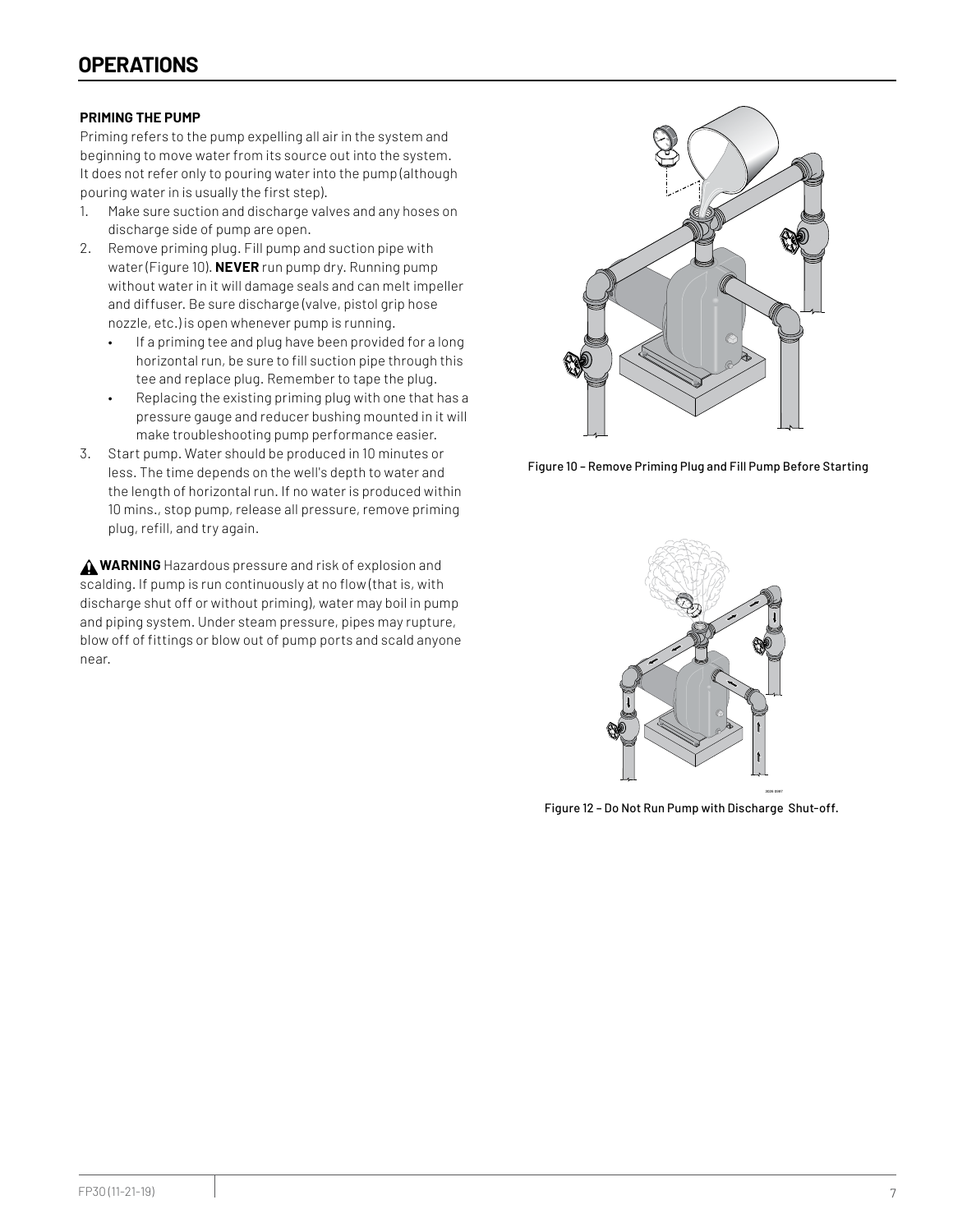The pump and piping do not need to be disconnected to repair or replace the motor or seal.

If motor is replaced, a new shaft seal must be installed. Keep an extra shaft seal on hand for future needs.

Check motor label for lubrication instructions. The mechanical shaft seal in the pump is water lubricated and self-adjusting.

# **PUMP DISASSEMBLY**

Drain pump when disconnecting from service or when it might freeze.

- 1. Disconnect power to motor.
- 2. Mark wires for correct assembly.
- 3. Release all water pressure from system.
- 4. Remove drain plug and drain pump.
- 5. Remove capscrews holding seal plate to pump body. Motor assembly and seal plate can now be pulled away from pump body (Figure 14).
- 6. CAREFULLY remove gasket.



Figure 14 – Slide Motor Back

# **CLEANING/REPLACING IMPELLER**

- 1. Follow instructions under "Pump Disassembly".
- 2. Remove screws fastening the diffuser to the seal plate.







739 0993

### Figure 16 – Hold Shaft

- 3. Remove diffuser (Figure 15). The exposed impeller can now be cleaned.
- 4. If impeller must be replaced, loosen two machine screws and remove motor canopy (Figure 16).
- **E.** A WARNING Capacitor voltage may be hazardous. To discharge capacitor, hold insulated handle screwdriver **BY THE HANDLE** and short capacitor terminals together (Figure 16). Do not touch metal screwdriver blade or capacitor terminals. If in doubt, consult a qualified electrician.
- 6. Unscrew capacitor clamp and remove capacitor. Do not disconnect capacitor wires to motor.
- 7. Slide a 7/16" open-end wrench behind the springloaded switch on the motor end of the shaft.

Hold motor shaft with wrench on shaft flats and unscrew impeller screw (if used) by turning clockwise (left hand thread) when looking into eye of impeller.

- 8. Unscrew impeller while holding shaft by turning counterclockwise while looking into eye of impeller.
- 9. To reinstall, reverse steps 1 through 6 and follow directions in the "Pump Reassembly" section below.

# **REMOVING OLD SEAL**

- 1. Follow instructions under "Pump Disassembly".
- 2. Follow steps 2 through 5 under "Cleaning/Replacing Impeller".



Figure 17 – Remove Seal Plate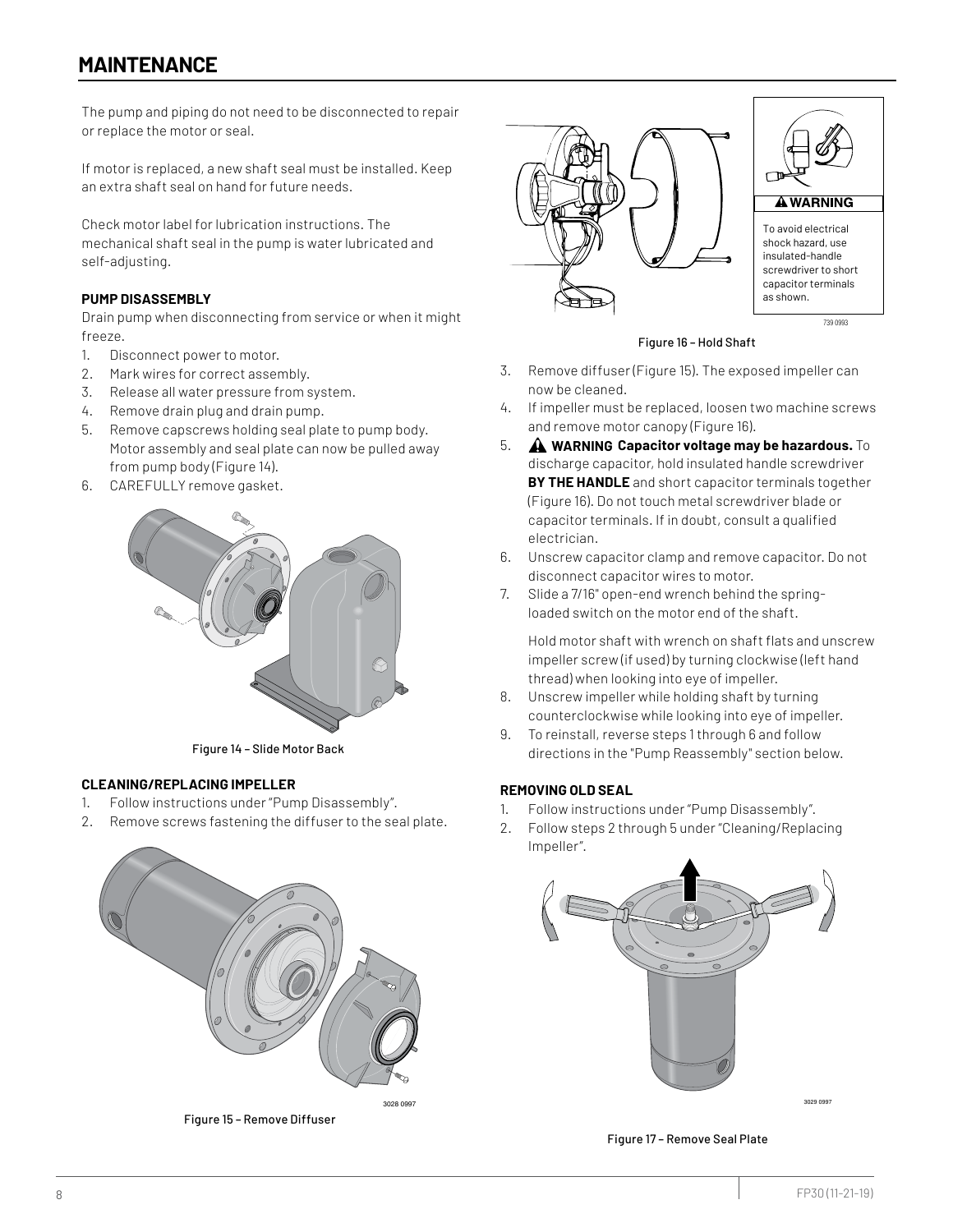# **MAINTENANCE**

- 3. Remove rotating half of seal by placing two screwdrivers under seal ring and **carefully** prying up (Figure 17).
- 4. Remove nuts from studs holding seal plate to motor. Carefully slide seal plate off of shaft. **NOTICE:** Be sure you do not scratch or mar shaft. If shaft is marred, it must be dressed smooth with fine emery or crocus cloth before installing new seal. DO NOT reduce shaft diameter!
- 5. Place seal plate half face down on flat surface and tap out stationary half of seal (Figure 18).



Figure 18 - Tap Out Seal

# **INSTALLING NEW SEAL**

Gaskets and o-rings are not interchangeable per models. Make sure to install the type of gasket or o-ring you removed.

- 1. Clean seal cavity in seal plate.
- 2. Sparingly wet outer edge of rubber cup on ceramic seat with liquid soap.
- 3. Put clean cardboard washer on seal face. The ceramic seal's polished face should be facing up. Firmly and squarely, press ceramic seal into cavity using only hand pressure.
- 4. If seal will not seat correctly:
	- Remove seal, placing polished side up on bench. Reclean cavity and install as outlined in previous step.
	- If seal still does not seat properly after re-cleaning the cavity, place a cardboard washer over polished seal face and carefully press into place using a piece of standard 3/4 inch pipe as a press being careful not to scratch seal face."
- 5. Dispose of cardboard washer and recheck seal face to be sure it is free of dirt, foreign particles, scratches and grease.
- 6. Inspect shaft to be sure it is free of nicks and scratches.
- 7. Reassemble pump body half to motor flange. **BE SURE** it is right side up.
- 8. Apply liquid soap sparingly (one drop is sufficient) to inside diameter of rotating seal member.
- 9. Slide rotating seal member (carbon face first) onto shaft until rubber drive ring hits shaft shoulder.

**NOTICE:** Be sure not to nick or scratch carbon face of seal when passing it over threaded shaft end or shaft shoulder. The carbon surface must remain clean or short seal life will result.

10. Hold motor shaft with 7/16" open end wrench on shaft flats and screw impeller onto shaft. **Be sure you do not touch capacitor terminals with body or any metal object.** Tightening impeller will automatically locate seal in correct position.



معد ہے۔<br>Figure 19 – Press in New Seal



Figure 20 – Protect Seal Faces

- 11. Replace impeller screw (if used) by turning counterclockwise (left-hand thread) into end of shaft.
- 12. Remount diffuser on seal plate with two screws.
- 13. Follow instructions under "Pump Reassembly".

# **PUMP REASSEMBLY**

- 1. Install new gasket or O-ring. Note to replace with using the same as the pump was originally manufactured with.
- 2. Slide motor/seal plate assembly into pump body. Secure with capscrews.
- 3. Replace base mounting bolts.
- 4. Replace motor wiring; close draincock.
- 5. Prime pump according to instructions. See "Operation."
- 6. Check for leaks.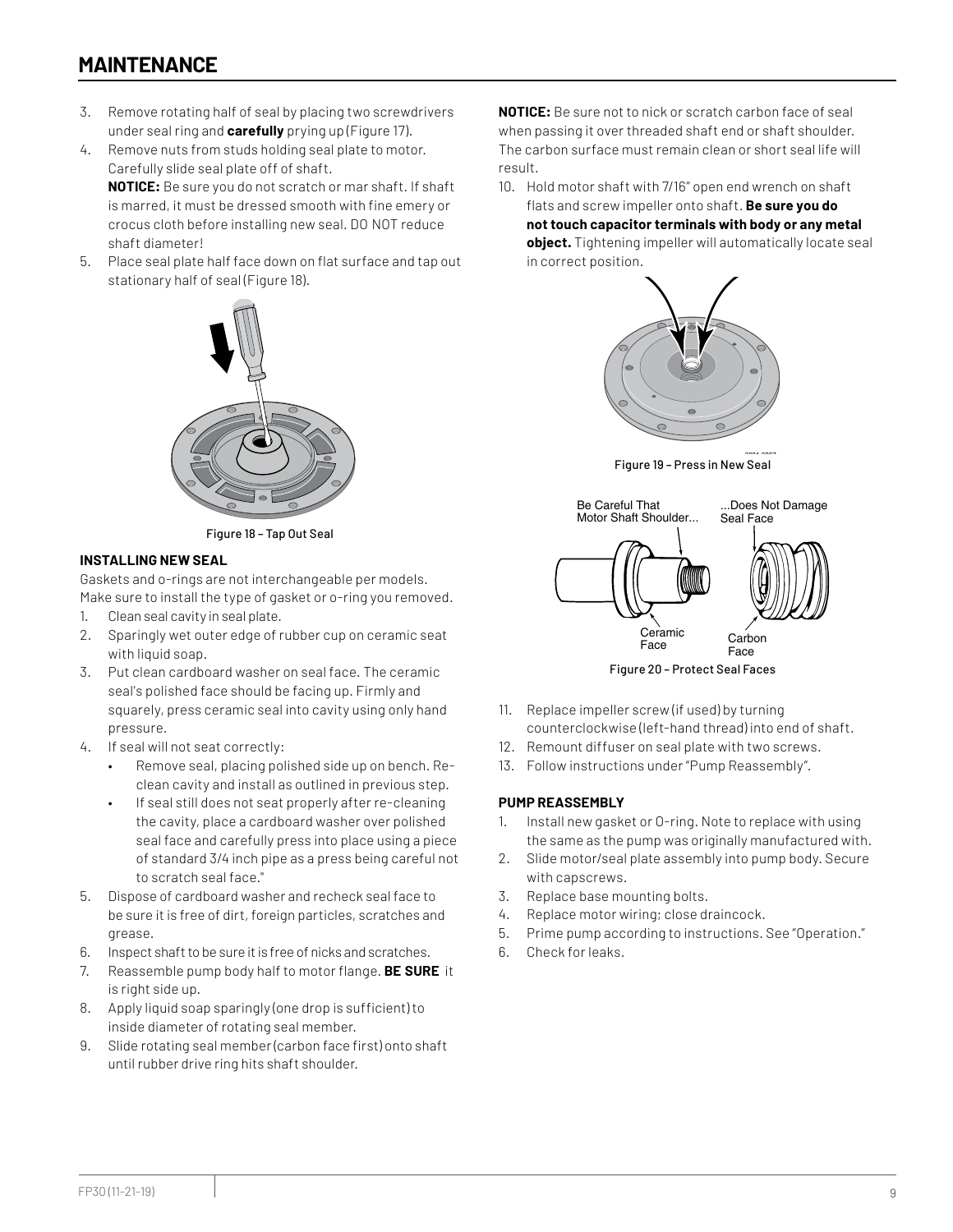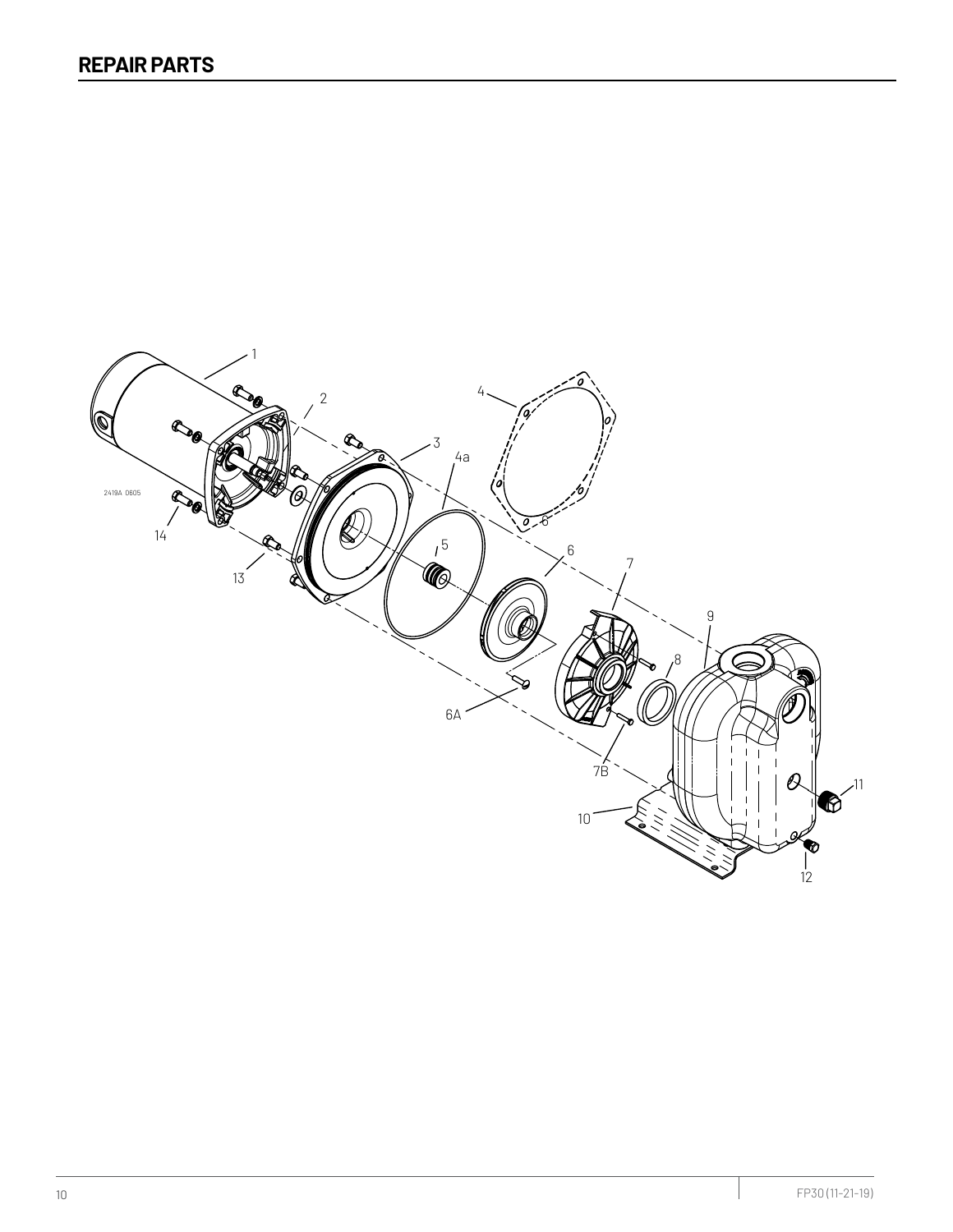|                   |                                 | <b>Model Number</b>     |                   |  |
|-------------------|---------------------------------|-------------------------|-------------------|--|
| Key<br>No.        | <b>Part Description</b>         | FP5242-00<br>$1-1/2$ HP | FP5252-00<br>2 HP |  |
| $\mathbf{1}$      | Motor, 115/230V, 1 Phase        | J218-601PKG             |                   |  |
| $\mathbf{1}$      | Motor, 115/230V, 1 Phase        |                         | J218-883APKG      |  |
| 2                 | Water Slinger                   | 17351-0009              | 17351-0009        |  |
| 3                 | Seal Plate                      | $C3-155$                | $C3-117$          |  |
| 4                 | Gasket - Seal Plate             | C20-86                  | C20-87            |  |
| 4A                | 0-Ring                          | 25276                   | 34516             |  |
| 5                 | <b>Shaft Seal</b>               | U109-6B                 | U109-6B           |  |
| 6                 | Impeller                        | C105-92PCB              | C105-214PDA       |  |
| 6A                | Impeller Screw (1 Phase)        |                         | C30-14SS          |  |
| 7                 | Diffuser                        | C101-276P               | C101-182          |  |
| 7B                | Screw 1/4-20 x1" Lg.(2)         | U30-696SS               |                   |  |
| 7В                | Machine screw 8-32x7/8" Lg. (2) |                         | U30-53SS          |  |
| 8                 | Diffuser Ring                   | $C21-10$                | $C21-2$           |  |
| 9                 | Pump Body Assembly              | C176-49B                | C76-50            |  |
| 10                | Base                            | $U4-5$                  | $U4-5$            |  |
| 11                | Pipe Plug 3/4" NPT - Sq. Hd.    | U78-60ZPS               | U78-60ZPS         |  |
| $12 \overline{ }$ | Plug 1/4" NPT Hex. Hd.          | U78-941ZPV              | U78-941ZPV        |  |
| 13                | Capscrew 3/8-16x3/4" Lg(6)      | U30-72ZP                |                   |  |
| 13                | Capscrew 5/16-18x3/4" Lg.(8)    |                         | U30-60ZP          |  |
| 14                | $3/8-16x1''$ Capscrew (4)       | U30-74ZP                | U30-74ZP          |  |
| $\bullet$         | Lockwasher 3/8"(4)              | U43-12ZP                |                   |  |
|                   | Lockwasher - 3/8"(2)            | U43-12ZP                | U43-12ZP          |  |
|                   | Capscrew 3/8-16x5/8" Lg(2)      | U30-71ZP                | U30-71ZP          |  |

• Not illustrated

NOTE: Quantity is one unless otherwise noted in parenthesis ( ).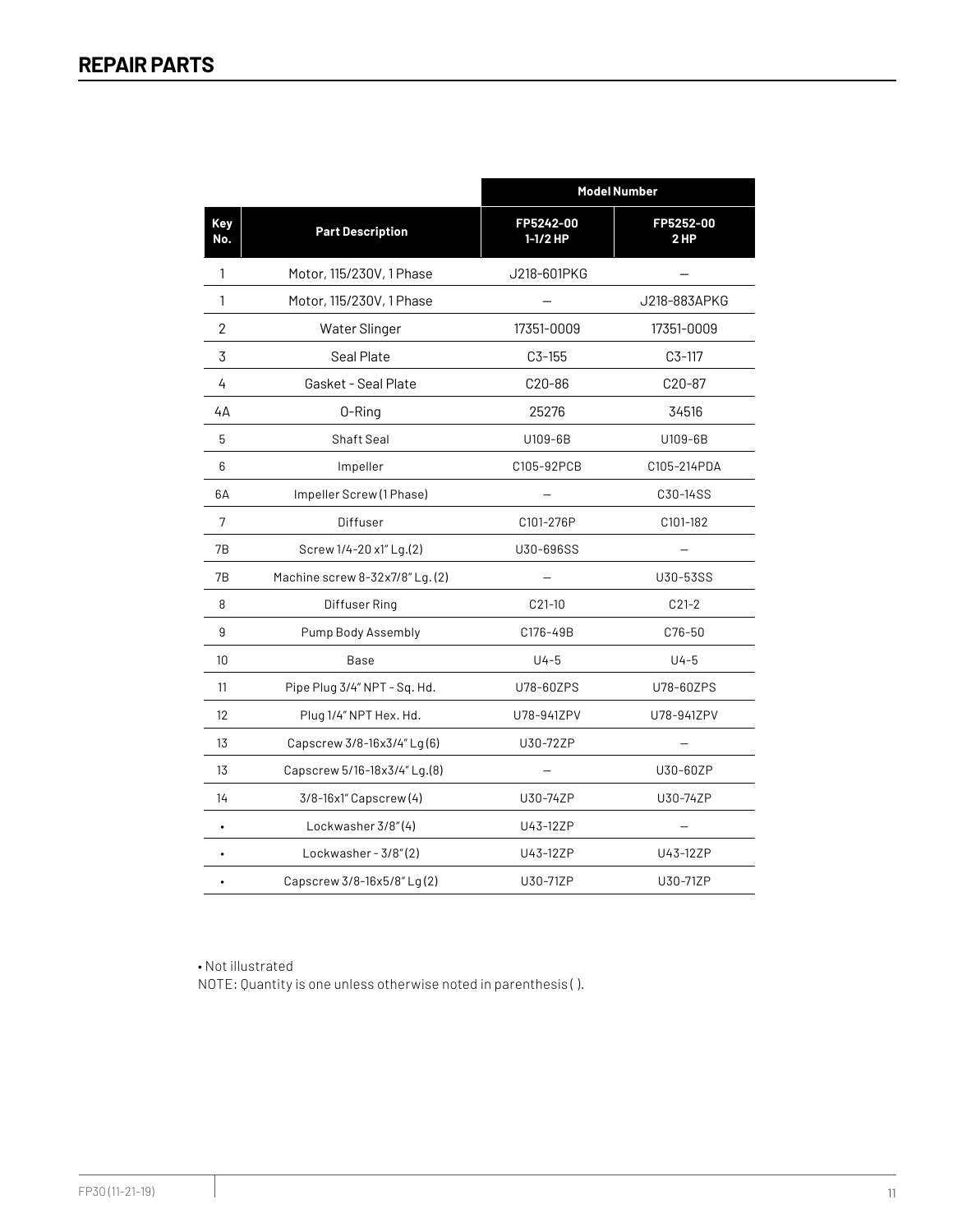# **TROUBLESHOOTING CHART**

| Symptom                                                                                                    | Possible Cause(S)                                                                                                                                                             | <b>Corrective Action</b>                                                                                                                                                                                                                                                                                                                                            |  |
|------------------------------------------------------------------------------------------------------------|-------------------------------------------------------------------------------------------------------------------------------------------------------------------------------|---------------------------------------------------------------------------------------------------------------------------------------------------------------------------------------------------------------------------------------------------------------------------------------------------------------------------------------------------------------------|--|
|                                                                                                            | Disconnect switch is off                                                                                                                                                      | Be sure switch is on                                                                                                                                                                                                                                                                                                                                                |  |
|                                                                                                            | Fuse is blown                                                                                                                                                                 | Replace fuse                                                                                                                                                                                                                                                                                                                                                        |  |
|                                                                                                            | Starting switch is defective                                                                                                                                                  | Replace starting switch                                                                                                                                                                                                                                                                                                                                             |  |
| Motor will not run                                                                                         | Wires at motor are loose, disconnected, or wired<br>incorrectly                                                                                                               | Refer to instructions on wiring. Check and tighten all<br>wiring.<br><b>A</b> WARNING Capacitor voltage may be hazardous. To<br>discharge capacitor, hold insulated handle screwdriver<br>BY THE HANDLE and short capacitor terminals<br>together. Do not touch metal screwdriver blade or<br>capacitor terminals. If in doubt, consult a qualified<br>electrician. |  |
| Motor runs hot and overload kicks                                                                          | Motor is wired incorrectly                                                                                                                                                    | Refer to wiring instructions                                                                                                                                                                                                                                                                                                                                        |  |
| off                                                                                                        | Voltage is too low                                                                                                                                                            | Check with power company. Install heavier wiring if wire<br>size is too small (See Electrical section of this manual)                                                                                                                                                                                                                                               |  |
|                                                                                                            | Pump in new installation did not pick up prime<br>through:<br>1. Check prime before looking for other causes.<br>2. Improper priming<br>3. Air leaks<br>4. Leaking foot valve | In new installation:<br>1. Unscrew priming plug and make sure there<br>is water in pump case<br>2. Re-prime according to instructions<br>3. Check all connections on suction line<br>4. Replace foot valve                                                                                                                                                          |  |
| Motor runs but no water is delivered<br>Unscrew priming plug and make<br>sure there is water in pump case. | Pump has lost prime through:<br>1. Check prime before looking for other causes.<br>2. Air leaks<br>3. Water level below suction of pump                                       | In installation already in use:<br>1. Unscrew priming plug and make sure there<br>is water in pump case<br>2. Check all connections on suction line and<br>shaft seal<br>3. Lower suction line into water and re-prime.<br>If receding water level in well exceeds<br>suction lift, a deep well pump is needed                                                      |  |
|                                                                                                            | Impeller is plugged                                                                                                                                                           | Clean impeller as per Cleaning/replacing Impeller<br>procedures.                                                                                                                                                                                                                                                                                                    |  |
|                                                                                                            | Check valve or foot valve is stuck in closed<br>position                                                                                                                      | Replace check valve or foot valve                                                                                                                                                                                                                                                                                                                                   |  |
|                                                                                                            | Pipes are frozen                                                                                                                                                              | Thaw pipes. Bury pipes below frost line. Heat pit or<br>pump house                                                                                                                                                                                                                                                                                                  |  |
|                                                                                                            | Foot valve and/or strainer are buried in sand or<br>mud                                                                                                                       | Raise foot valve and/or strainer above well bottom                                                                                                                                                                                                                                                                                                                  |  |
|                                                                                                            | Leaking foot valve is causing lose of priming                                                                                                                                 | Replace foot valve                                                                                                                                                                                                                                                                                                                                                  |  |
| Pump does not deliver water to full<br>capacity                                                            | Water level in well is greater than 25 feet below<br>suction of pump                                                                                                          | A deep well jet pump may be needed                                                                                                                                                                                                                                                                                                                                  |  |
|                                                                                                            | Steel piping (if used) is corroded or limed,<br>causing excess friction                                                                                                       | Replace with plastic pipe where possible, otherwise<br>with new steel pipe                                                                                                                                                                                                                                                                                          |  |
|                                                                                                            | Offset piping is too small in size                                                                                                                                            | Use larger offset piping                                                                                                                                                                                                                                                                                                                                            |  |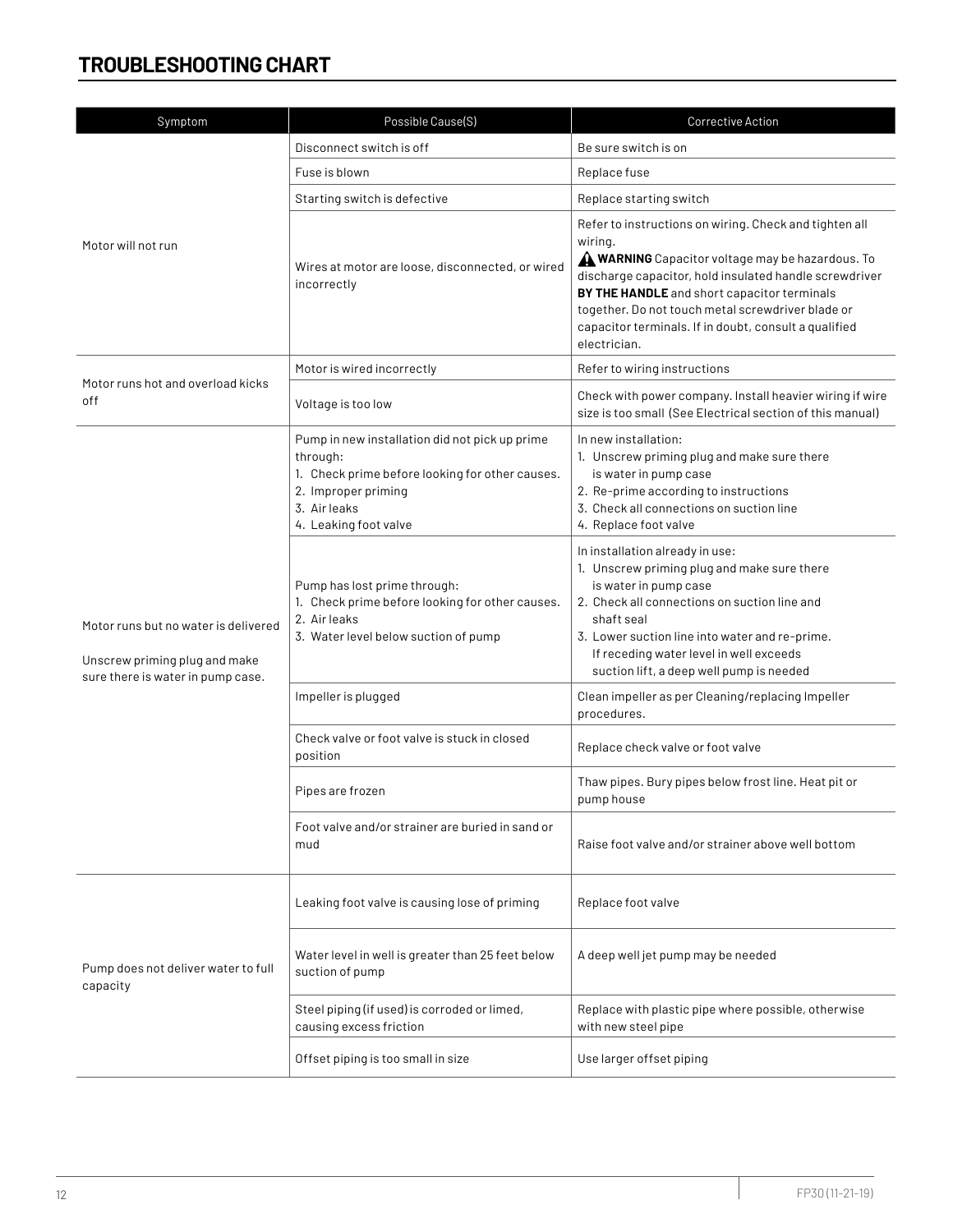This Limited Warranty is effective June 1, 2011 and replaces all undated warranties and warranties dated before June 1, 2011. FLOTEC warrants to the original consumer purchaser ("Purchaser" or "You") that its products are free from defects in material and workmanship for a period of twelve (12) months from the date of the original consumer purchase. If, within twelve (12) months from the original consumer purchase, any such product shall prove to be defective, it shall be repaired or replaced at FLOTEC's option, subject to the terms and conditions set forth herein. Note that this limited warranty applies to manufacturing defects only and not to ordinary wear and tear. All mechanical devices need periodic parts and service to perform well. This limited warranty does not cover repair when normal use has exhausted the life of a part or the equipment.

The original purchase receipt and product warranty information label are required to determine warranty eligibility. Eligibility is based on purchase date of original product – not the date of replacement under warranty. The warranty is limited to repair or replacement of original purchased product only, not replacement product (i.e. one warranty replacement allowed per purchase). Purchaser pays all removal, installation, labor, shipping, and incidental charges.

For parts or troubleshooting assistance, DO NOT return product to your retail store - contact FLOTEC Customer Service at 800- 365-6832.

Claims made under this warranty shall be made by returning the product (except sewage pumps, see below) to the retail outlet where it was purchased immediately after the discovery of any alleged defect. FLOTEC will subsequently take corrective action as promptly as reasonably possible. No requests for service will be accepted if received more than 30 days after the warranty expires. Warranty is not transferable and does not apply to products used in commercial/rental applications.

# **SEWAGE PUMPS**

DO NOT return a sewage pump (that has been installed) to your retail store. Contact FLOTEC Customer Service. Sewage pumps that have seen service and been removed carry a contamination hazard with them.

If your sewage pump has failed:

- Wear rubber gloves when handling the pump;
- For warranty purposes, return the pump's cord tag and original receipt of purchase to the retail store;
- Dispose of the pump according to local disposal ordinances.

# **EXCEPTIONS TO THE TWELVE (12) MONTH LIMITED WARRANTY**

| Product                                                                                                                                                                             | <b>Warranty Period</b> |
|-------------------------------------------------------------------------------------------------------------------------------------------------------------------------------------|------------------------|
| FPOF360AC, FPOFDC, FPDM21SA, FPDM21HC                                                                                                                                               | 90 days                |
| FP0S1775A, FP0S1790PCA, FP0S2400A, FP0S2450A, FP0S4100X, FP2800DCC, FPCP-20ULST, FPPSS3000,<br>FPSC2150A, FPSC3150A, FPCI3350, FPCI5050, FPDC30, FPCC5030                           | 2 Years                |
| 4" Submersible Well Pumps, FP0S3200A, FP0S3250A, FP0S6000A, FPSC1725X, FPSC2200A, FPSC2250A,<br>FPSES2700A, FPSE3601A, FPPSS5000, FPSC3350A, FPZT7300, FPZT7350, FPZT7450, FPZT7550 | 3 Years                |
| FP7100 Series Pressure Tanks, E100ELT, E3305TLT, E3375TLT, E5005TLT, E50TLT, E50VLT, E75STVT, E75VLT,<br>FPSC3200A, FPSC3250A, FPSC4550A, FPSE9000                                  | 5 Years                |

# **GENERAL TERMS AND CONDITIONS; LIMITATION OF REMEDIES**

You must pay all labor and shipping charges necessary to replace product covered by this warranty. This warranty does not apply to the following: (1) acts of God; (2) products which, in FLOTEC's sole judgment, have been subject to negligence, abuse, accident, misapplication, tampering, or alteration; (3) failures due to improper installation, operation, maintenance or storage; (4) atypical or unapproved application, use or service; (5) failures caused by corrosion, rust or other foreign materials in the system, or operation at pressures in excess of recommended maximums.

This warranty sets forth FLOTEC's sole obligation and purchaser's exclusive remedy for defective products.

FLOTEC SHALL NOT BE LIABLE FOR ANY CONSEQUENTIAL, INCIDENTAL, OR CONTINGENT DAMAGES WHATSOEVER.

THE FOREGOING LIMITED WARRANTIES ARE EXCLUSIVE AND IN LIEU OF ALL OTHER EXPRESS AND IMPLIED WARRANTIES, INCLUDING BUT NOT LIMITED TO IMPLIED WARRANTIES OF MERCHANTABILITY AND FITNESS FOR A PARTICULAR PURPOSE. THE FOREGOING LIMITED WARRANTIES SHALL NOT EXTEND BEYOND THE DURATION PROVIDED HEREIN.

Some states do not allow the exclusion or limitation of incidental or consequential damages or limitations on how long an implied warranty lasts, so the above limitations or exclusions may not apply to You. This warranty gives You specific legal rights and You may also have other rights which vary from state to state.

> FLOTEC • 293 Wright Street • Delavan, WI USA 53115 Phone: 800-365-6832 • Fax: 800-526-3757 • www.flotecwater.com